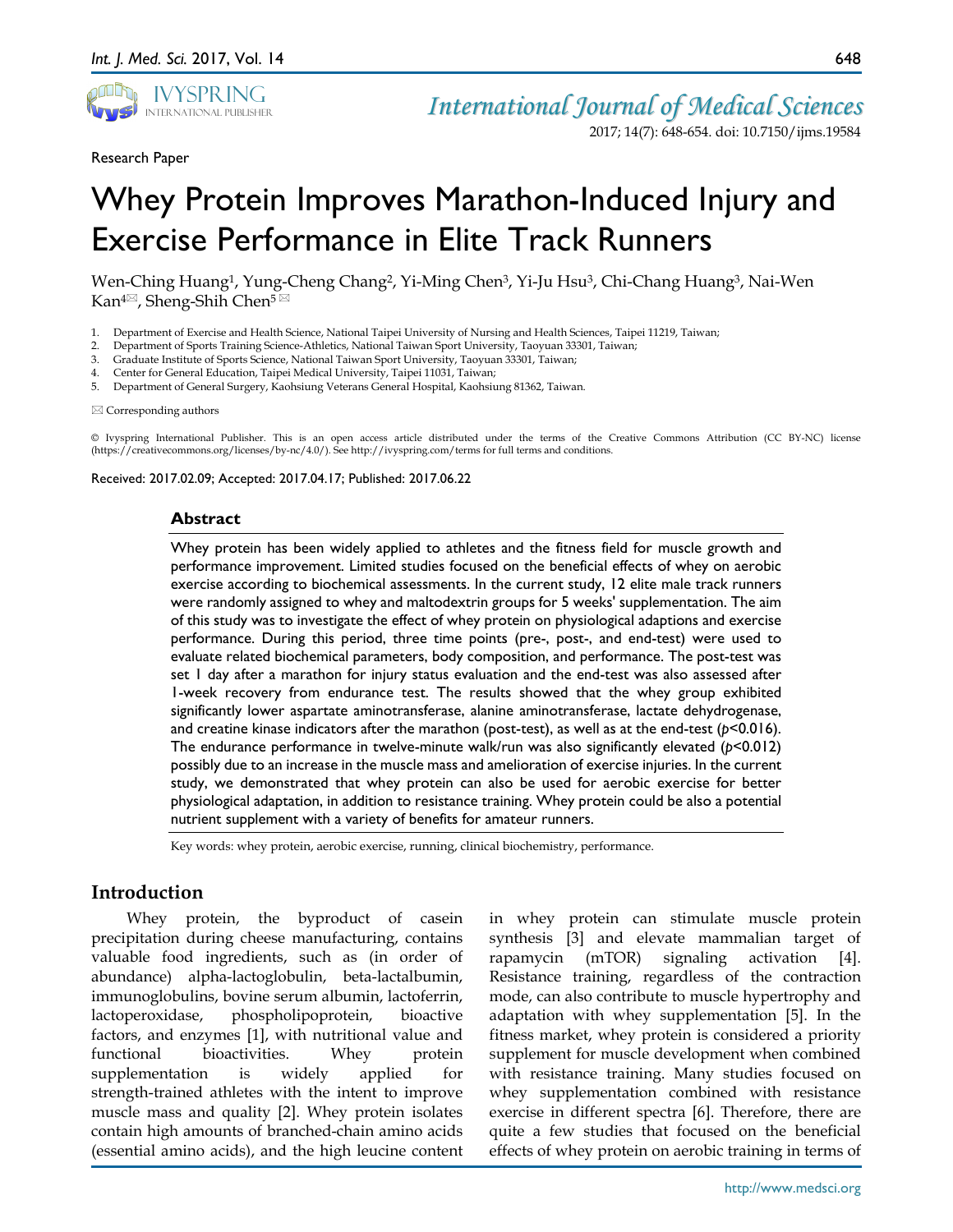physiological adaptation.

High-intensity workouts, exercise training, and sports competitions impact the body's hemostasis, with resulting pathological syndromes. Physiological functions of important tissues are affected by long-term, high-intensity exercise that may exceed the body's endurance [7]. Several clinical biochemical parameters considered biomarkers for evaluating physiological functions or status after exercise or training include aspartate aminotransferase (AST), alanine aminotransferase (ALT), lactate dehydrogenase (LDH), and creatine kinase (CK) [8,9]. The metabolic index, such as blood urea nitrogen (BUN), can be used to evaluate the metabolic status, and biomarkers, including blood urea nitrogen (BUN), LDH, CK, AST, and ALT, can also be applied to assess physiological fatigue and recovery [10,11].

In our previous study of animal experimental observations, we elucidated that whey protein can significantly mitigate the increase of physiological biomarkers induced by intensive aerobic training and improve exercise performance [12]. In the current clinical trial, we wanted to elucidate the beneficial effects of whey on highly intensive training of an aerobic exercise type for translational research purposes. Whey protein supplementation may be helpful to athletes who focus on muscle building or performing aerobic exercise such as marathons, long-distance cycling, and swimming as well as for overall physiologic protective effects.

## **Methods**

## **Experimental design**

A randomized, double-blind study was used to compare the effects of consuming whey protein vs. maltodextrin (a placebo) on National Taiwan Sport University (NTSU) male track team elite athletes. In Figure 1, each groups (*n*=6) was administrated whey protein (EAS 100% WP, vanilla) or the placebo at 33.5

g/day with equal caloric (130.5 kcal) contents after their daily programmed training protocol for 5 consecutive weeks (Fig. 1). Participants in both groups were received the whey protein or placebo drink within 30 min after daily training protocol. There were three assessment points (pre-test, post-test, and end-test) to evaluate the beneficial effects on biochemistry, exercise performance, and body composition. The post-test was arranged 1 day after a marathon competition to understand the physiological status. The programmed training prescriptions were maintained for the duration of the study.

## **Subjects**

Twelve male university athletes from the track team volunteered to participate in this study. Subjects were not allowed to participate in this study if they had any metabolic disorders including known metabolic disorders, heart/cardiopulmonary diseases, diabetes, thyroid disease, hypogonadism, hepatorenal disease, musculoskeletal disorders, neuromuscular/neurological diseases, autoimmune diseases, cancer, peptic ulcers, or anemia. All subjects provided written informed consent before participation. The study was reviewed and approved by the Joint Institutional Review Board of Taipei Medical Hospital (Taipei, Taiwan; TMU-JIRB no. 201302021). Subjects were asked to keep their normal dietary pattern, and their daily caloric intake was recorded by dietitians during the experimental period. Other nutrients including types of protein, antioxidants, creatine, and steroid supplementation were also forbidden. Subjects were randomly assigned to the whey protein or placebo group, and the basic characteristics of age (21.7±2.7 vs. 21.0±2.0 years), height (176.2±2.6 vs. 177±2.6 cm), and weight  $(61.6±3.4 \text{ vs. } 63.2±3.7 \text{ kg})$  did not significantly differ before the experiment.



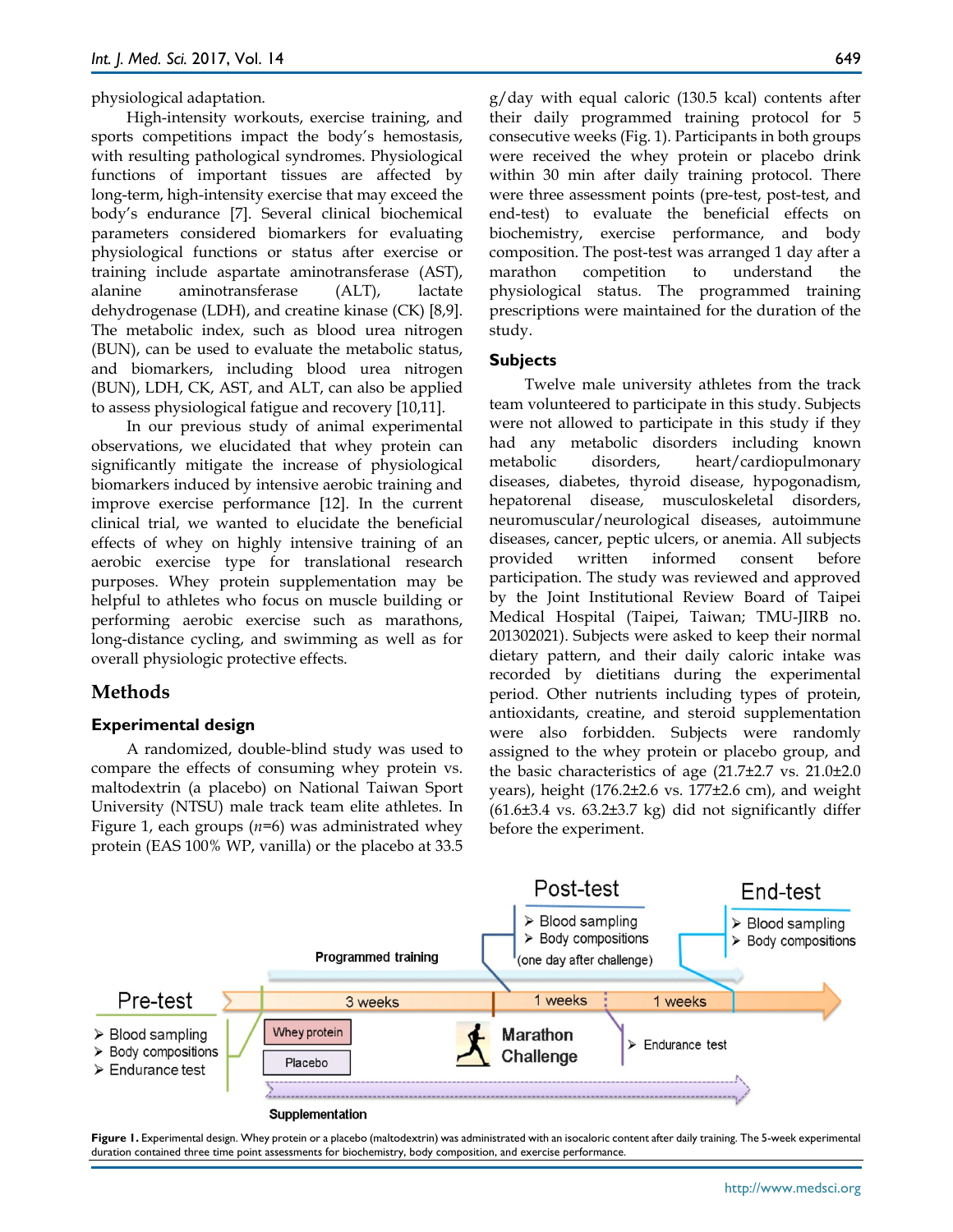### **Clinical biochemistry**

Blood samples (serum) were taken at the indicated three time points after subjects had fasted for at least 8 h for the biochemical assessments. Clinical biochemical assessments of levels of AST, ALT, alkaline phosphatase (ALP), LDH, CK, total bilirubin (TBIL), total protein (TP), BUN, uric acid (UA), total cholesterol (TC), triacylglycerol (TG), high-density lipoprotein (HDL), and low-density lipoprotein (LDL) involved use of an autoanalyzer (Hitachi 7060; Tokyo, Japan).

### **Anthropometric measurements**

All subjects arrived at the laboratory in the morning for anthropometric measurements including body height (cm), body mass (kg), body fat percentage (%), skeletal muscle mass (SMM, kg), and body-mass index (BMI; kg/m2). Standing body height without shoes or socks was measured to the nearest 0.1 cm with a height meter mounted on a wall. Body mass, body fat, and muscular weight were measured by a bioelectrical impedance instrument (InBody 720, Biospace, Seoul, Korea) with standard methods to assess the body composition.

#### **Twelve-minute walk/run performance**

A single 12-min walk/run test was performed. Before the test, sufficient dynamic warm-up was required. Each subject was encouraged to give his best effort—to walk and/or run to cover as much distance as possible in 12 min. The distance of each individual was consecutively measured and recorded at 3, 6, 9, and 12 min into the walk/run test as an endurance performance reference.

### **Statistical analysis**

Statistical analyses were performed using SPSS version 18.0 software (SPSS, Chicago, IL, USA). Data are expressed as the mean  $\pm$  SD. A mixed design two-way analysis of variance (ANOVA) (supplementation x time) was used to compare the variables of biochemistry, body compositions, and exercise performance. Data were considered statistically significant when the probability of a type I error was <0.05. A post-hoc independent-repeated *t*-test was used to compare subjects' characteristics between the groups when the main effect or interaction effect was significant. Significance (\*) was set at an alpha level of 0.016 (0.05/3) for biochemical parameters and body composition or at 0.0125 (0.05/4) for exercise performance.

## **Results**

## **Effects of supplements on biochemical variables profiles**

Biochemical results at the indicated points of the experiment can provide clinical information about the physiological adaptation status of subjects. In this part, we categorized different parameters according to physiological functions (Table 1). Both hepatic indexes, AST and ALT, showed significant supplementation main effects (F(1,10)=16.8, *p*=0.002; F(1,10)=35.7,  $p<0.001$ , respectively) and interaction effects (F(2,20)=9.85, *p*=0.001; F(2,20)=4.19, *p*=0.03, respectively). Only AST had a significant time main effect (F(2,20)=24.54, *p*=0.03), and the whey group did not exhibit a significant AST increase from oxidation-induced liver pressure (*p*>0.016) compared to the placebo group at the post-test after the marathon. Both AST and ALT significantly decreased in the whey group compared to the placebo group (*p*<0.016), and the end-test point also showed a similar significance in AST levels (*p*<0.016).

For the LDH and CK injury indexes, the statistical analysis demonstrated significant supplementation main effects (F(1,10)=21.64, *p*=0.001; F(1,10)=39.96, *p*<0.001, respectively), time main effects (F(2,20)=5.99, *p*=0.009; F(2,20)=57.96, *p*<0.001, respectively), and interaction effects (F(2,20)=5.09, *p*=0.016; F(2,20)=23.56, *p*<0.001, respectively). After the marathon challenge (post-test), LDH and CK levels in the placebo group significantly increased (*p*<0.016) but not in the whey group. Both LDH and CK of the whey group also exhibited significant decreases compared to the placebo group at the post-test and end-test points (*p*<0.016).

As to lipid-related parameters, TG and TC showed significant supplementation main effects (F(1,10)=5.59, *p*=0.04; F(1,10)=9.46, *p*=0.012, respectively) and time main effects (F(2,20)=25.63, *p*<0.001; F(2,20)=7.35, *p*=0.004, respectively). Both groups showed significantly decreased TG levels (*p*<0.016), and only the placebo group had significantly increased TC levels (*p*<0.016). The whey group had significantly decreased TC and TG levels (*p*<0.016) compared to the placebo group after the marathon challenge (post-test). LDL demonstrated significant supplementation main effects (F(1,10)=49.72, *p*<0.001) and interaction effects (F(2,20)=6.64, *p*=0.007). LDL levels of the whey group significantly decreased at the post-test and end-test points.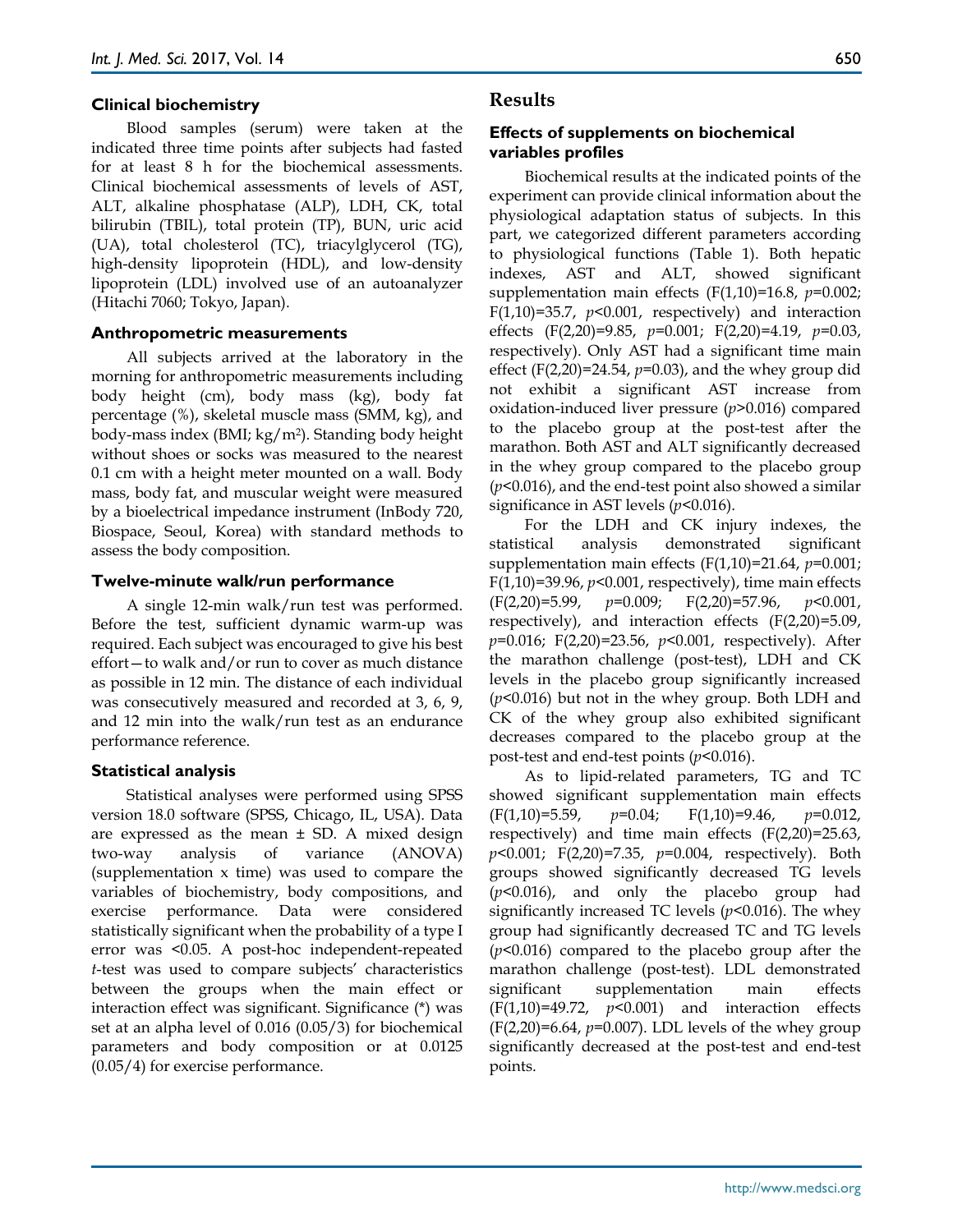| Parameters       | <b>Treatments</b> | Pre-test               | Post-test              | End-test               | $p$ value   |             |                |
|------------------|-------------------|------------------------|------------------------|------------------------|-------------|-------------|----------------|
|                  |                   |                        |                        |                        | Main effect | Main effect | Interaction    |
|                  |                   |                        |                        |                        | (Sup.)      | (Times)     | (Sup. x Times) |
| AST (U/L)        | Placebo           | $24.3 \pm 2.6^{\rm a}$ | 43.7±11.8b             | $23.7 \pm 1.2^a$       | 0.002       | < 0.001     | 0.001          |
|                  | Whey              | $24 \pm 2.1$ ab        | $26 \pm 2.0$ *,a       | $19{\pm}2.3^{*,b}$     |             |             |                |
| ALT (U/L)        | Placebo           | $21.5 \pm 2.7$         | 24.7±6.9               | $22.0 \pm 1.7$         | < 0.001     | 0.121       | 0.030          |
|                  | Whey              | $18.5 \pm 3.8$         | $17.5 \pm 1.5^*$       | $18.3{\pm}3.6$         |             |             |                |
| ALP(U/L)         | Placebo           | $62.5 \pm 8.8$         | $60.5 \pm 10.2$        | $69.3 \pm 8.6$         | 0.703       | 0.213       | 0.817          |
|                  | Whey              | $63.7 \pm 6.3$         | 59.7±11.3              | $67.3{\pm}9.3$         |             |             |                |
| LDH (U/L)        | Placebo           | $163.8 \pm 15^{\circ}$ | 176.8±18b              | $173\pm10$ ab          | 0.001       | 0.009       | 0.016          |
|                  | Whey              | 159.2±5                | $159.2\pm8*$           | $153 + 9*$             |             |             |                |
| $CK$ (U/L)       | Placebo           | 141.8±42 <sup>a</sup>  | 545.3±122b             | $253.2 \pm 39$ c       | < 0.001     | < 0.001     | < 0.001        |
|                  | Whey              | 154.8±30ab             | 232.5±55*,b            | 129.3±18*,a            |             |             |                |
| ALB(g/dL)        | Placebo           | $4.7 + 0.1$            | $4.7 + 0.2$            | $4.5 \pm 0.1$          | 1.000       | < 0.001     | 0.750          |
|                  | Whey              | $4.7 \pm 0.1$          | $4.7 \pm 0.1$          | $4.5 \pm 0.2$          |             |             |                |
| TP(g/dL)         | Placebo           | $6.8{\pm}0.3$          | $7.1 \pm 0.2$          | $6.9 \pm 0.2$          | 0.692       | 0.015       | 0.771          |
|                  | Whey              | $6.9 \pm 0.3$          | $7.1 \pm 0.3$          | $6.9 + 0.1$            |             |             |                |
| BUN (mg/dL)      | Placebo           | 12.9±0.6 <sup>a</sup>  | $16.9{\pm}2.5^{\rm b}$ | $16.4{\pm}2.0^{\rm b}$ | 0.001       | 0.590       | 0.001          |
|                  | Whey              | 13.9±1.6               | $12.6{\pm}1.4*$        | $11.6 \pm 0.9*$        |             |             |                |
| Creatine (mg/dL) | Placebo           | $0.9 + 0.1$            | $0.8 + 0.1$            | $0.8 + 0.1$            | 0.097       | 0.428       | 0.553          |
|                  | Whey              | $0.8 + 0.1$            | $0.8 + 0.1$            | $0.8 + 0.1$            |             |             |                |
| $UA$ (mg/dL)     | Placebo           | $5.1 + 0.5$            | $5.8 + 0.6$            | $5.1 \pm 0.3$          | 0.214       | 0.003       | 0.778          |
|                  | Whey              | $5.4 + 0.6$            | $5.9 \pm 0.5$          | $5.4 \pm 0.2$          |             |             |                |
| $GLU$ (mg/dL)    | Placebo           | $91.2 + 3$             | 88.8±3                 | $91.3 + 3$             | 0.243       | 0.022       | 0.100          |
|                  | Whey              | $91.2 + 1$             | $89.5+3$               | $92.0 + 3$             |             |             |                |
| TG (mg/dL)       | Placebo           | $73 \pm 9a$            | $65.2 \pm 15^{\circ}$  | $142\pm43$ c           | 0.040       | < 0.001     | 0.158          |
|                  | Whey              | $74\pm 7a$             | $45.3 \pm 9$ *,b       | 104±34b                |             |             |                |
| TC (mg/dL)       | Placebo           | $177 + 13a$            | $196 \pm 13^b$         | $165 \pm 32$ ab        | 0.012       | 0.004       | 0.388          |
|                  | Whey              | $173 + 9$              | $171 + 9*$             | 143±22                 |             |             |                |
| $HDL$ (mg/dL)    | Placebo           | $68\pm4$               | 75±2                   | $61\pm4$               | 0.945       | 0.002       | 0.303          |
|                  | Whey              | 63±7                   | 75±9                   | 65±9                   |             |             |                |
| $LDL$ (mg/dL)    | Placebo           | 88±7                   | 98±18                  | $102+9$                | $0.001$     | 0.489       | 0.007          |
|                  | Whey              | 86±5                   | $82 + 4*$              | 76±9*                  |             |             |                |

|  | Table 1. Effect of supplementation on biochemical serum profile levels at three time point assessments |
|--|--------------------------------------------------------------------------------------------------------|
|--|--------------------------------------------------------------------------------------------------------|

The post-test was assessed 1 day after the marathon. The main effect of supplementation (Sup.) means the whey and placebo treatment and the other main effect of time was the three time point assessments (pre-test, post-test, and end-test). Data are presented as the mean±SD for *n*=6 in each group. Statistical analysis was performed by a two-way ANOVA, and *p* values of <0.05 are considered to significantly differ. The *post-hoc* test was performed by a repeated Student's *t*-test between groups at the same time point, and significance (\*) was set at an alpha level of 0.016 (0.05/3). Data in the same row (within group) followed by different letters (a, b, and c) significantly differ at *p*<0.016 (0.05/3). AST, aspartate aminotransferase; ALT, alanine aminotransferase; ALP, alkaline phosphatase; LDH, lactate dehydrogenase; CK, creatine kinase; ALB, albumin; TP, total protein; BUN, blood urea nitrogen; UA, uric acid; GLU, glucose; TG, triacylglycerol; TC, total cholesterol; HDL, high-density lipoprotein; LDL, low-density lipoprotein.

## **Effects of supplementation on body composition profiles**

The weight and BMI demonstrated significant interaction effects (F(2,20)=61.14, *p*=0.022; F(2,20)=2.52, *p*=0.039, respectively) (Table 2). The weight and BMI of the whey group were significantly higher than those of the placebo group at the end-test (*p*<0.016). The body fat showed no significant difference in main or interaction effects. The muscle mass index demonstrated significant supplementation main effects (F(1,10)=12.95, *p*=0.005) and interaction effects (F(2,20)=28.37, *p*=0.004). The whey group had a significantly elevated muscle mass compared to the placebo group at the post-test and end-test points (*p*<0.016).

## **Effects of supplementation on exercise performance**

In "Material and methods", we described how the distances at four time points (3, 6, 9, and 12 min) were consecutively recorded. The running distance had time-dependent consequences, so the time main effects definitely exhibited significance at the pre-test and post-test. Table 3 shows that there was no significant supplementation main or interaction effects (*p*>0.05) at the pre-test point, and distances in both groups at the four recording points also did not significantly differ. After 4 weeks of supplementation, the post-test showed significant supplementation main effects (F(1,10)=8.59, *p*=0.015) and interaction effects (F(3,30)=17.67, *p*<0.001). Distances at 9 and 12 min in the whey group significantly increased compared to the placebo group (*p*<0.012).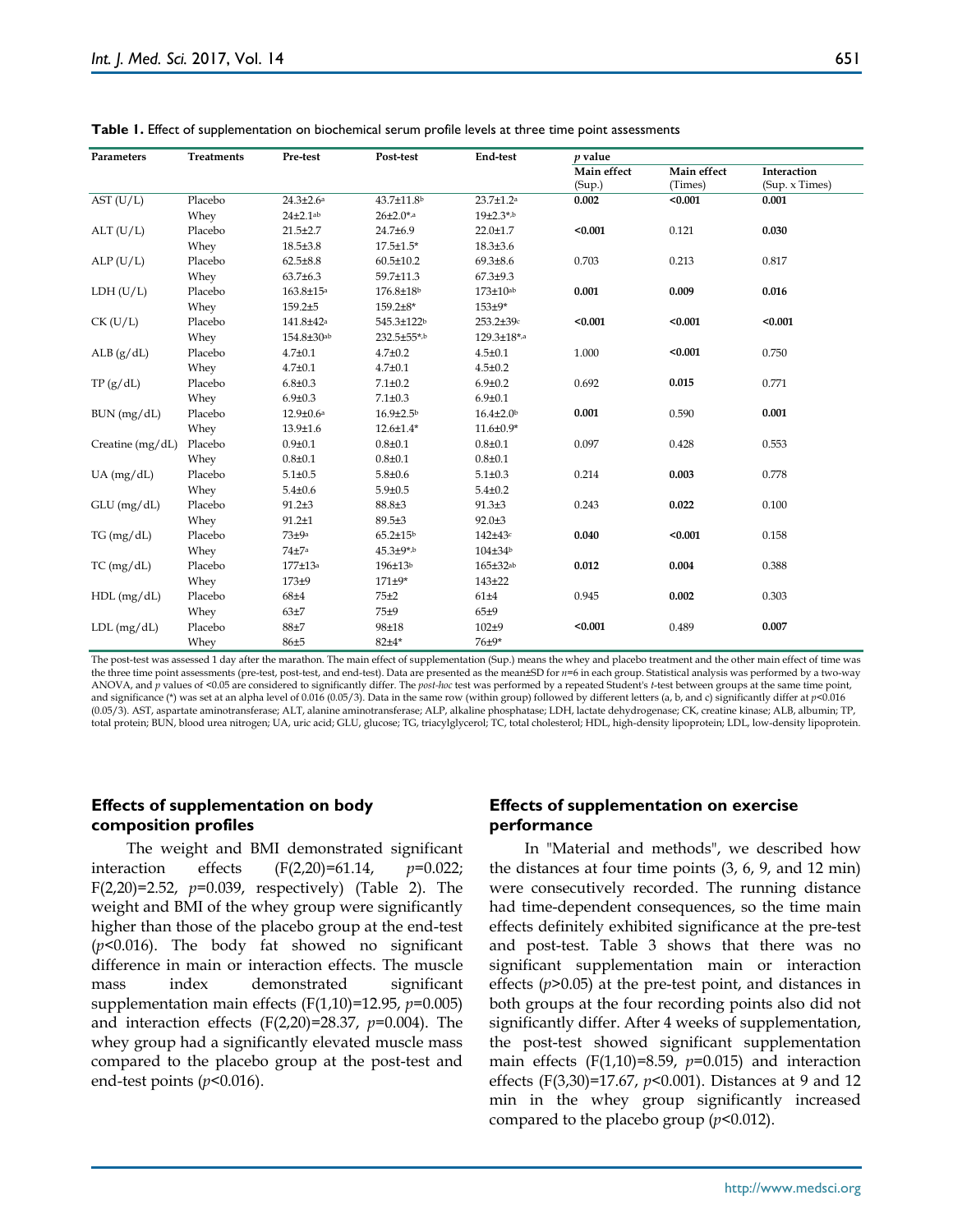| Table 2. General characteristics of the body composition |  |
|----------------------------------------------------------|--|
|----------------------------------------------------------|--|

| Characteristic           | Treatment | Pre-test               | Post-test            | End-test         | $p$ values            |                       |                               |
|--------------------------|-----------|------------------------|----------------------|------------------|-----------------------|-----------------------|-------------------------------|
|                          |           |                        |                      |                  | Main effect<br>(Sup.) | Main effect<br>Times) | Interaction<br>(Sup. x Times) |
| Weight (kg)              | Placebo   | $61.6 + 4$             | $63.8{\pm}3$         | $60.3{\pm}5*$    | 0.196                 | 0.505                 | 0.022                         |
|                          | Whey      | $63.2+3$               | $64.2{\pm}3$         | $67.4\pm3*$      |                       |                       |                               |
| BMI (kg/m <sup>2</sup> ) | Placebo   | $20.4 \pm 0.9$         | $20.6 \pm 0.6$       | $20.0 \pm 1.2^*$ | 0.160                 | 0.643                 | 0.039                         |
|                          | Whey      | $20.6 \pm 0.7$         | $20.9 \pm 0.9$       | $21.6 \pm 0.8^*$ |                       |                       |                               |
| Body Fat (%)             | Placebo   | $11.8 \pm 2.3$         | $11.9 \pm 1.2$       | $11.5 \pm 0.4$   | 0.225                 | 0.581                 | 0.502                         |
|                          | Whey      | $11.5 \pm 2.5$         | $10.5 \pm 2.9$       | $09.9 \pm 1.8$   |                       |                       |                               |
| $SMM$ (kg)               | Placebo   | $31.0 \pm 2.3$         | $30.1 \pm 2.5^*$     | $30.3 \pm 3*$    | 0.005                 | 0.473                 | 0.004                         |
|                          | Whey      | $32.1 \pm 1.6^{\circ}$ | $34.3{\pm}2.4^{*,b}$ | $34.7 \pm 1$ *,b |                       |                       |                               |

The post-test was assessed 1 day after the marathon. The main effect of supplementation (Sup.) means the whey and placebo treatments, and the other main effect of time was the three-time point assessments (pre-test, post-test, and end-test). Data are presented as the mean±SD for  $n=6$  in each group. The statistical analysis was a two-way ANOVA, and *p* values of <0.05 were considered to significantly differ. The *post hoc* test was performed by a repeated Student's *t*-test between groups at the same time point, and significance (\*) was set at an alpha level of 0.016 (0.05/3). Data in the same row (within group) followed by different letters (a, b, and c) significantly differ at *p*<0.016  $(0.05/3)$ 

**Table 3.** Distance measurements obtained at 3-min intervals during the 12-min walk/run test

| 3 min      | 6 min       | 9 min           | $12 \text{ min}$<br>(m) | Main effect <sup>2</sup> | <b>Main effect</b><br>(Times) | Interaction<br>$(Sup. \times Times)$ |
|------------|-------------|-----------------|-------------------------|--------------------------|-------------------------------|--------------------------------------|
|            |             |                 |                         |                          |                               |                                      |
| 946±10     | $1873 + 36$ | 2810±85         | 3730±62                 | 0.846                    | < 0.001                       | 0.985                                |
| 943±17     | 1879±32     | $2800 \pm 64$   | 3742±68                 |                          |                               |                                      |
|            |             |                 |                         |                          |                               |                                      |
| $935 + 28$ | 1878±69     | 2725±760        | 3566±112                | 0.015                    | < 0.001                       | < 0.001                              |
| 953±50     | 1889±10     | $2821 \pm 29$ * | 3776±58*                |                          |                               |                                      |
|            | (m)         | (m)             | (m)                     |                          | (Sup.)                        |                                      |

<sup>1</sup>The post-test was assessed after 4 weeks of supplementation.

2The main effect of supplementation (Sup.) means the whey and placebo treatments, and the other main effect of time was distance records at the four time points (3, 6, 9, and 12 min). Data are presented as the mean±SD for *n*=6 in each group. Statistical analysis was a two-way ANOVA, and *p* values of <0.05 were considered to significantly differ. The *post-hoc* test was performed by a repeated Student's *t*-test between groups at the same time point, and significance (\*) was set at an alpha level of 0.012 (0.05/4).

## **Discussions**

In the current clinical study, we found that whey protein could mitigate AST, LDH, CK, BUN, and TC levels which were elevated by a marathon in the placebo group, and AST, ALT, LDH, CK, BUN, TG, TC, and LDL levels were also significantly lower than those in the placebo group after the marathon (post-test). After 1 week of recovery (end-test), we observed that AST, LDH, CK, BUN, and LDL were still significantly lower in the whey group compared to the placebo group (Table 1). Whey protein supplementation demonstrated functional activities in terms of physiological protection and recovery promotion. As to the body composition, whey protein supplementation significantly increased the weight compared to the placebo, via elevating the muscle mass (Table 2). The combination of physiological protection and muscle mass elevation can contribute to significant improvements in exercise performance.

In recent years, people have become interested in marathon running due to recognition of the positive effects of endurance exercise on health and physical strength. Regular/programmed exercise has beneficial effects on health maintenance, but irregular strenuous exercise can exert negative impacts on health [13]. During prolonged exercise, such as a marathon or exhaustive exercise, membrane permeability is altered and large amounts of enzymes, such as CK, LDH, AST, and ALT, can leak out which reflects muscle damage [14,15], and a high-intensity exercise challenge can cause physical and chemical tissue damage. It can cause sarcomeric damage and muscle cell necrosis [16]. Previous studies also demonstrated the functional bioactivities of whey protein on preventing exercise injuries, such as hepatic and muscular health promotion [17-19]. Muscle markers had significantly increased 1 day after the marathon [20], which is consistent with our sampling point (post-test). In the current study, we also found that first 3 weeks of whey supplementation ameliorated increased related indexes caused by completing a marathon, as they were was also significantly lower than those of the placebo group (Table 1).

A study of lipids and lipid proteins in aerobic athletes showed characteristics of low TG and LDL and high HDL-cholesterol compared to those with a sedentary lifestyle [21]. Immediately after a maximal effort in a marathon, TC will be significantly elevated [22], and cholesterol also serves as a precursor for the biosynthesis of steroid hormones including the adrenal gland hormones, cortisol and aldosterone, as well as the sex hormones, progesterone, estrogens, and testosterone, and their derivatives which help maintain physiological homeostasis [23]. In the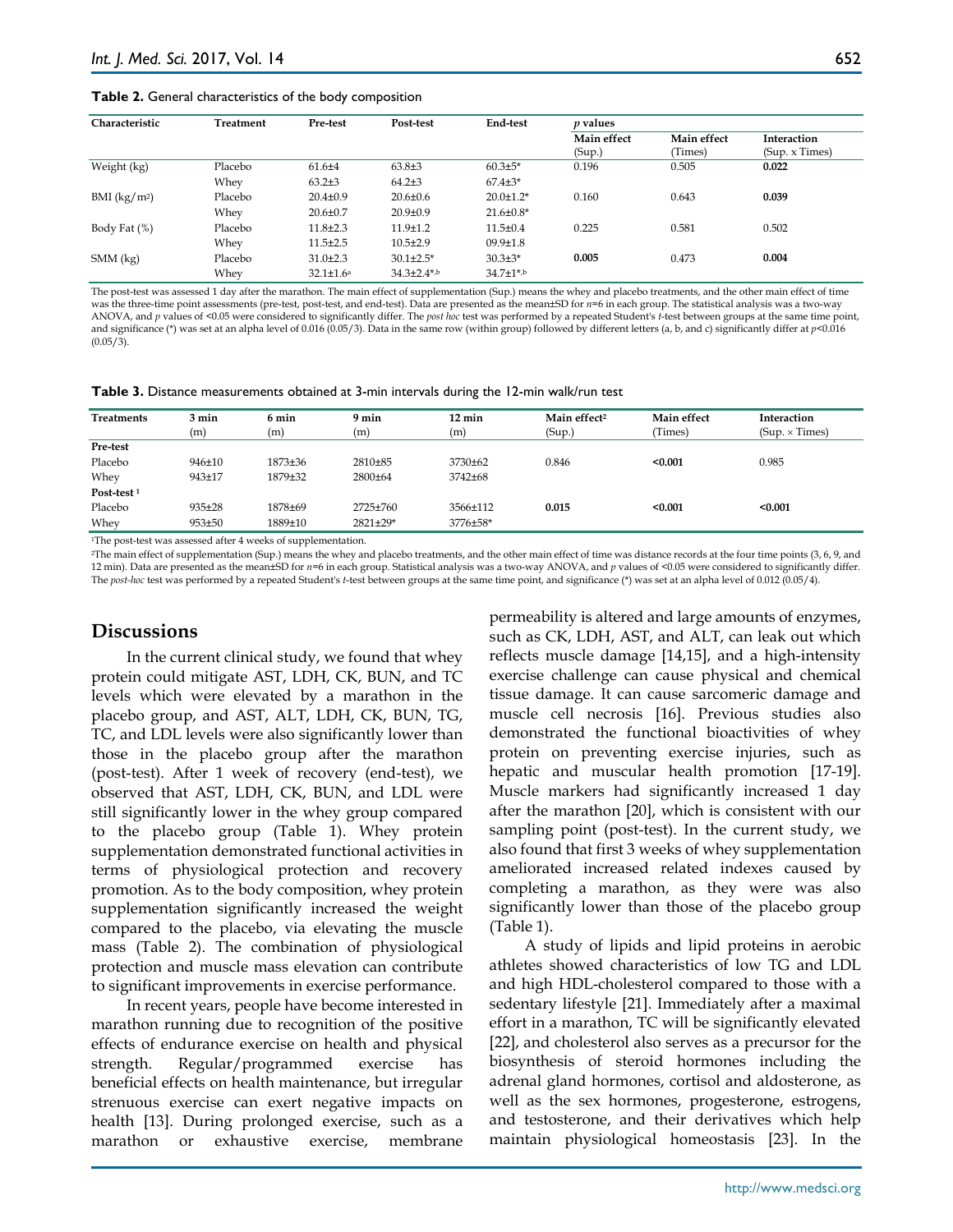current study, whey supplementation also significantly decreased TG and LDL levels compared to the placebo group even with the same aerobic exercise training. The TC level of the whey group was significantly lower than that of the placebo group at the post-test point, and TC could be more efficiently converted to related hormones which improves physiological adaptations.

Physiological fatigue results from inadequate rest, physical loading, or mental strain/pressure and is further classified as central or peripheral fatigue [24]. Peripheral fatigue can be assessed by important serum indicators such as lactate, ammonia, glucose, CK, BUN, ALT, and ALT related to exercise fatigue or injury [25,26]. We found that after the first 3 weeks supplementation, the whey group exhibited significantly lower AST, ALT, LDH, CK, and BUN levels after the marathon (post-test), indicating that the whey group maintained a lower peripheral fatigue status. At the recovery phase (end-point), the whey group still showed lower related indicators including AST, LDH, CK, and BUN, than the placebo group. This means that whey protein supplementation can ameliorate exercise fatigue and promote recovery.

Whey protein studies on the body composition and exercise performance are controversial. One recent study showed that whey protein supplementation for 1 week in duration in elite cyclists with strenuous training did not affect their exercise performance [27]. In a basketball player study, 8 weeks of whey protein supplementation significantly elevated the 1-repetition maximum (1 RM) and agility, compared to a placebo group [28]. In our study, we found that the whey group with supplementation showed better running records as compared to self-record, and the 12 min run/walk test also proved that whey protein promoted a higher endurance capacity (table 3) after 4 weeks of supplementation. This is also consistent with our previous animal studies, which showed that exercise with whey protein produced higher endurance performance than the exercise-only group with 5 weeks of intensive aerobic training [12]. However, the muscle mass of the whey group significantly increased (Table 2), which was different from previous in vivo results. The programmed exercise prescriptions in subjects contained varieties of intensive aerobic training and the high-intensive interval training (HIIT) was also an important part. HIIT with whey protein for 3 weeks duration improved the maximum oxygen volume  $(VO<sub>2</sub>max)$ , critical velocity, and lean body mass in a previous study [29]. This could possibly explain why the muscle mass significantly increased with whey

supplementation for 5 weeks in our study. Besides, there was no significant differences between whey and placebo groups (3336±367 and 3171±394 kcal/day, respectively) in daily caloric intake and the effects of performance and muscle mass were improved by whey supplementation and training program.

# **Conclusions**

Whey protein is an important nutrient supplement for muscle-building applications with resistant training. In the current study, we found that whey protein can also play roles of physiological protection and performance elevation with various types of aerobic exercise. Marathons have become a popular exercise in recent years, because people recognize the positive effects of aerobic and endurance exercise on health promotion and physiological maintenance. An increasing number of amateur runners are participating in recreational 10 and/or 21-km races, because the physiological demand is lower than for full or ultramarathons [30]. Therefore, the high quality protein, whey protein, could be a potential option for nutrient supplementation with aerobic type exercises.

# **Acknowledgments**

We appreciate the efforts of the anonymous referees and their useful comments and suggestions for improving the manuscript. We also thank Chamberlin Daniel Pickren for the careful reading of the manuscript. The corresponding author acknowledges the National Science Council of Taiwan (grant no. NSC102-2628-H179-001-MY2) for financial support of this study.

# **Authors' contributions**

Chi-Chang Huang, Yong-Cheng Chang, and Nai-Wen Kan designed the experiments. Wen-Ching Huang, Yong-Cheng Chang, Yi-Ming Chen, Yi-Ju Hsu and Chi-Chang Huang carried out the supplement preparation, laboratory experiments, and field trial. Wen-Ching Huang, Sheng-Shih Chen, and Nai-Wen Kan analyzed the data, interpreted the results, prepared figures, and wrote the manuscript. Sheng-Shih Chen and Nai-Wen Kan contributed reagents, materials, and analysis platforms.

# **Competing Interests**

The authors have declared that no competing interest exists.

# **References**

1. Madureira AR, Tavares T, Gomes AM, Pintado ME, Malcata FX. Invited review: physiological properties of bioactive peptides obtained from whey proteins. J Dairy Sci. 2010;93:437-55.